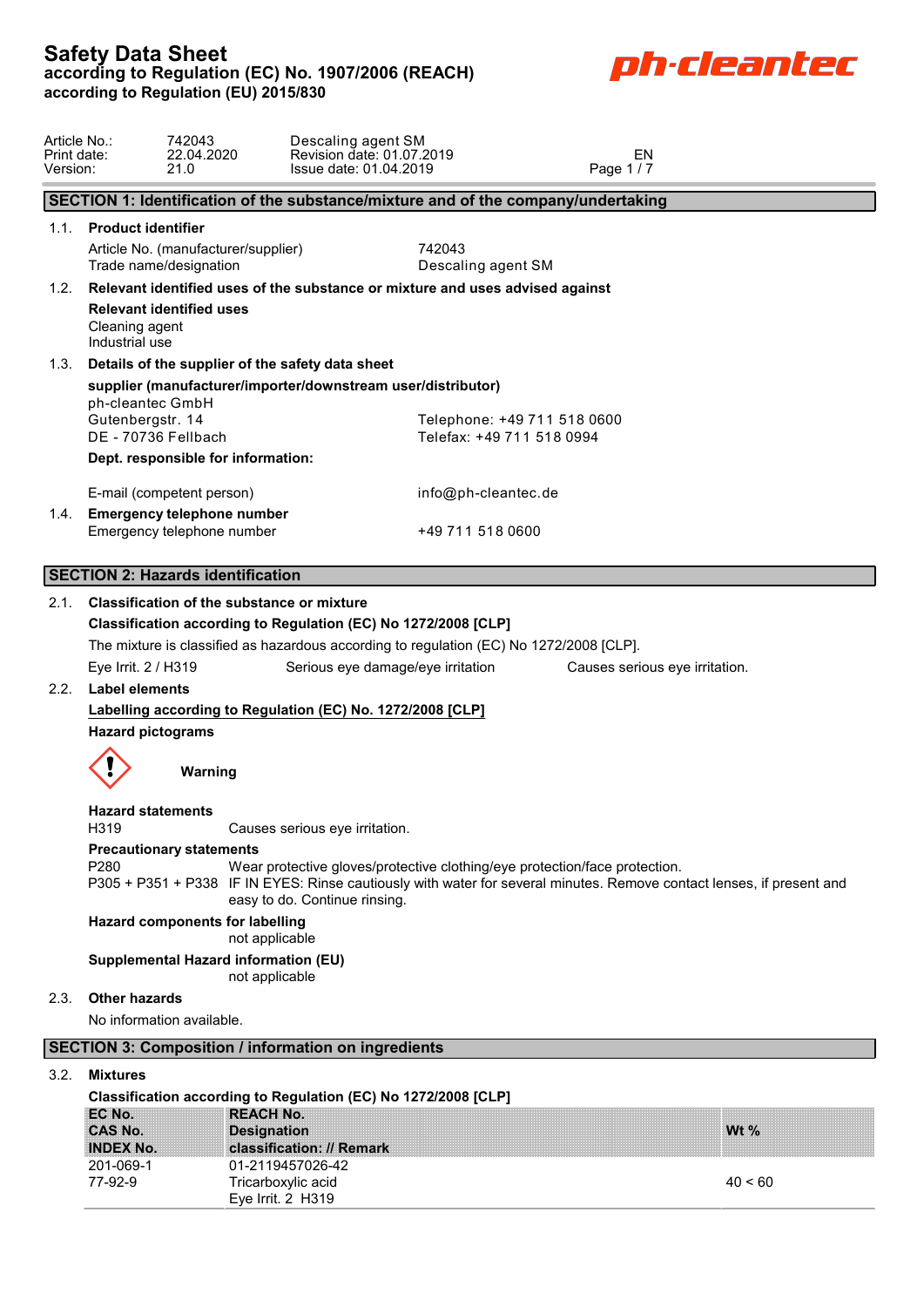# **Safety Data Sheet** Sarety Data Sheet<br>according to Regulation (EC) No. 1907/2006 (REACH)<br>**DITLED BEAT CONTINUES according to Regulation (EU) 2015/830**



| Article No.:<br>Print date:<br>Version: | 742043<br>22.04.2020<br>21.0                                                                                       | Descaling agent SM<br>Revision date: 01.07.2019<br>Issue date: 01.04.2019 | EN<br>Page 2/7 |  |
|-----------------------------------------|--------------------------------------------------------------------------------------------------------------------|---------------------------------------------------------------------------|----------------|--|
| 31017-83-1                              | Fatty amine, ethoxylated<br>Acute Tox. 4 H302 / Eye Dam. 1 H318 / Aguatic Acute 1 H400 / Aguatic<br>Chronic 3 H412 |                                                                           | 0.25 < 1       |  |
|                                         | <b>Additional information</b>                                                                                      |                                                                           |                |  |

Full text of H-phrases: see section 16.

# **SECTION 4: First aid measures**

### 4.1. **Description of first aid measures**

### **General information**

In all cases of doubt, or when symptoms persist, seek medical advice. In case of unconsciousness give nothing by mouth, place in recovery position and seek medical advice.

### **In case of inhalation**

Remove casualty to fresh air and keep warm and at rest. In case of irregular breathing or respiratory arrest provide artificial respiration.

### **Following skin contact**

Take off immediately all contaminated clothing. After contact with skin, wash immediately with plenty of water and soap. Do not use solvents or thinners.

#### **After eye contact**

Rinse cautiously with water for several minutes. Remove contact lenses, if present and easy to do. Continue rinsing. Seek medical advice immediately.

### **After ingestion**

If swallowed, rinse mouth with water (only if the person is conscious). Seek medical advice immediately. Keep victim calm.

## 4.2. **Most important symptoms and effects, both acute and delayed**

In all cases of doubt, or when symptoms persist, seek medical advice.

4.3. **Indication of any immediate medical attention and special treatment needed** First Aid, decontamination, treatment of symptoms.

## **SECTION 5: Firefighting measures**

5.1. **Extinguishing media**

## **Suitable extinguishing media**

alcohol resistant foam, carbon dioxide, Powder, spray mist, (water)

**Unsuitable extinguishing media**

strong water jet

# 5.2. **Special hazards arising from the substance or mixture**

Inhaling hazardous decomposing products can cause serious health damage.

## 5.3. **Advice for firefighters**

Provide a conveniently located respiratory protective device.Cool closed containers that are near the source of the fire. Do not allow water used to extinguish fire to enter drains, ground or waterways. Move undamaged containers from immediate hazard area if it can be done safely.

## **SECTION 6: Accidental release measures**

### 6.1. **Personal precautions, protective equipment and emergency procedures** Ventilate affected area.

## 6.2. **Environmental precautions**

Do not allow to enter into surface water or drains. If the product contaminates lakes, rivers or sewages, inform competent authorities in accordance with local regulations.

6.3. **Methods and material for containment and cleaning up** Isolate leaked material using non-flammable absorption agent (e.g. sand, earth, vermiculit, diatomaceous earth) and collect it for disposal in appropriate containers in accordance with the local regulations (see section 13).

## 6.4. **Reference to other sections**

See protective measures under point 7 and 8.

## **SECTION 7: Handling and storage**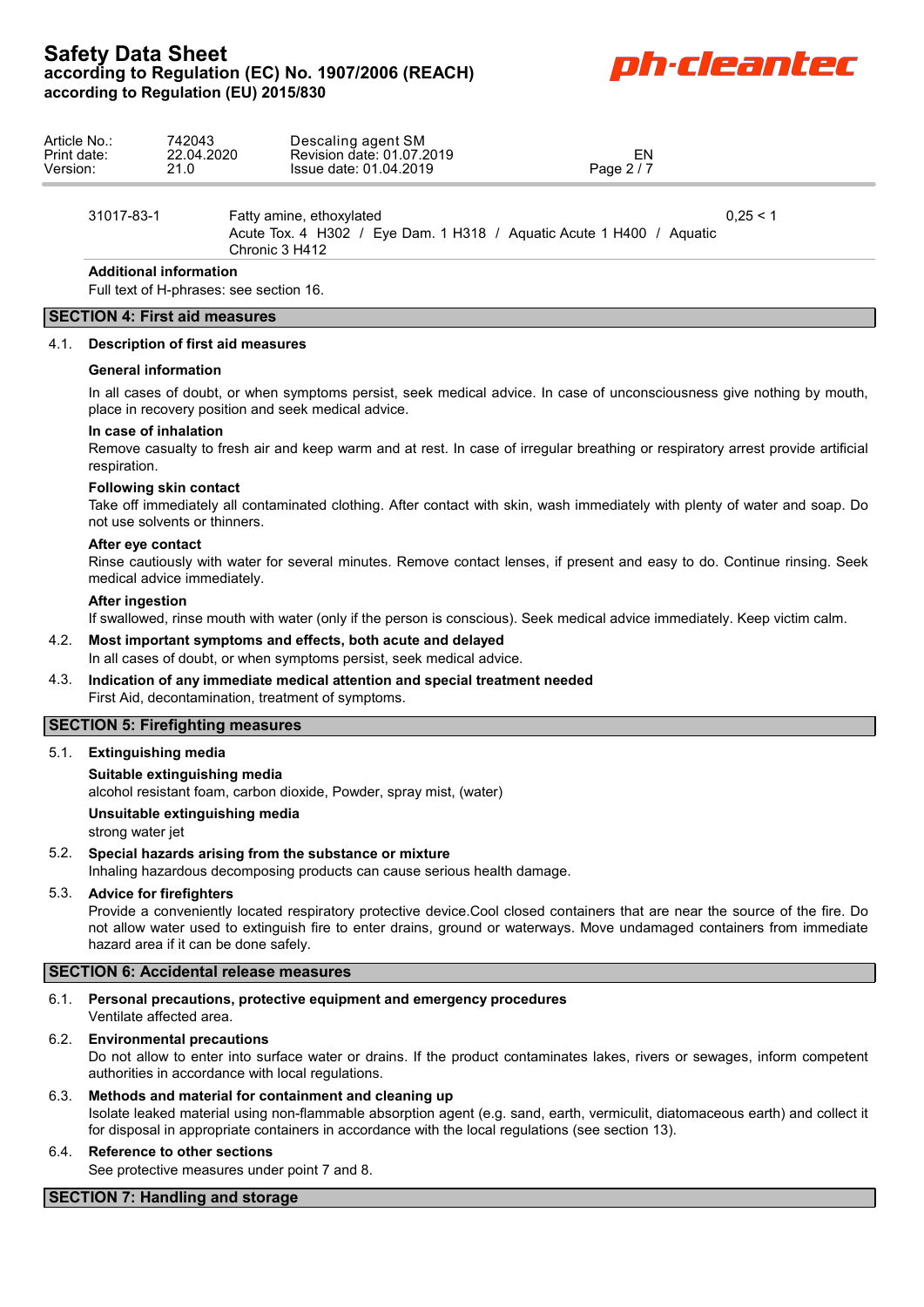

| Article No  | 742043       | Descaling agent SM        |            |  |
|-------------|--------------|---------------------------|------------|--|
| Print date: | 22.04.2020   | Revision date: 01.07.2019 | ΕN         |  |
| Version:    | ን1 ሰ<br>21.U | Issue date: 01.04.2019    | Page $3/7$ |  |

## 7.1. **Precautions for safe handling**

## **Advices on safe handling**

Avoid contact with skin, eyes and clothes. When using do not eat, drink or smoke. Personal protection equipment: refer to section 8. Do not empty containers with pressure - no pressure vessel! Always keep in containers that correspond to the material of the original container. Follow the legal protection and safety regulations.

## 7.2. **Conditions for safe storage, including any incompatibilities**

### **Requirements for storage rooms and vessels**

Storage in accordance with the Ordinance on Industrial Safety and Health (BetrSiVO). Keep container tightly closed. Do not empty containers with pressure - no pressure vessel! Smoking is forbidden. Access only for authorised persons. Store carefully closed containers upright to prevent any leaks.

### **Further information on storage conditions**

Store in a well-ventilated and dry room at temperatures between 5 °C and 35 °C. Keep container tightly closed. Smoking is forbidden. Access only for authorised persons. Store carefully closed containers upright to prevent any leaks.

## 7.3. **Specific end use(s)**

Observe technical data sheet.

# **SECTION 8: Exposure controls/personal protection**

### 8.1. **Control parameters**

## **Occupational exposure limit values:**

not applicable

## 8.2. **Exposure controls**

Provide good ventilation. This can be achieved with local or room suction.

#### **Personal protection equipment**

## **Respiratory protection**

Avoid breathing spray.

#### **Hand protection**

For prolonged or repeated handling the following glove material must be used: NBR (Nitrile rubber), PVC (polyvinyl chloride), CR (polychloroprene, chloroprene rubber). Barrier creams can help protecting exposed skin areas. In no case should they be used after contact.

#### **Eye/face protection**

Wear closely fitting protective glasses in case of splashes.

#### **Body protection**

Wear suitable protective clothing and gloves.

#### **Protective measures**

After contact clean skin thoroughly with water and soap or use appropriate cleanser.

#### **Environmental exposure controls**

Do not allow to enter into surface water or drains. See section 7. No additional measures necessary.

# **SECTION 9: Physical and chemical properties**

# 9.1. **Information on basic physical and chemical properties** \*

| <b>INTO MIGHER OF DESIGNATION</b> CHEMICAL PLOPERIES |                                   |
|------------------------------------------------------|-----------------------------------|
| Appearance:<br><b>Physical state:</b><br>Colour:     | Liguid<br>colourless              |
| Odour:                                               | typical                           |
| Odour threshold:                                     | No data available                 |
| pH at 20 $°C$ :                                      | $2/2.0$ Wt %<br>Method: DIN 51369 |
| Melting point/freezing point:                        | No data available                 |
| Initial boiling point and boiling range:             | No data available                 |
| Flash point:                                         | No data available                 |
| <b>Evaporation rate:</b>                             | No data available                 |
| flammability                                         |                                   |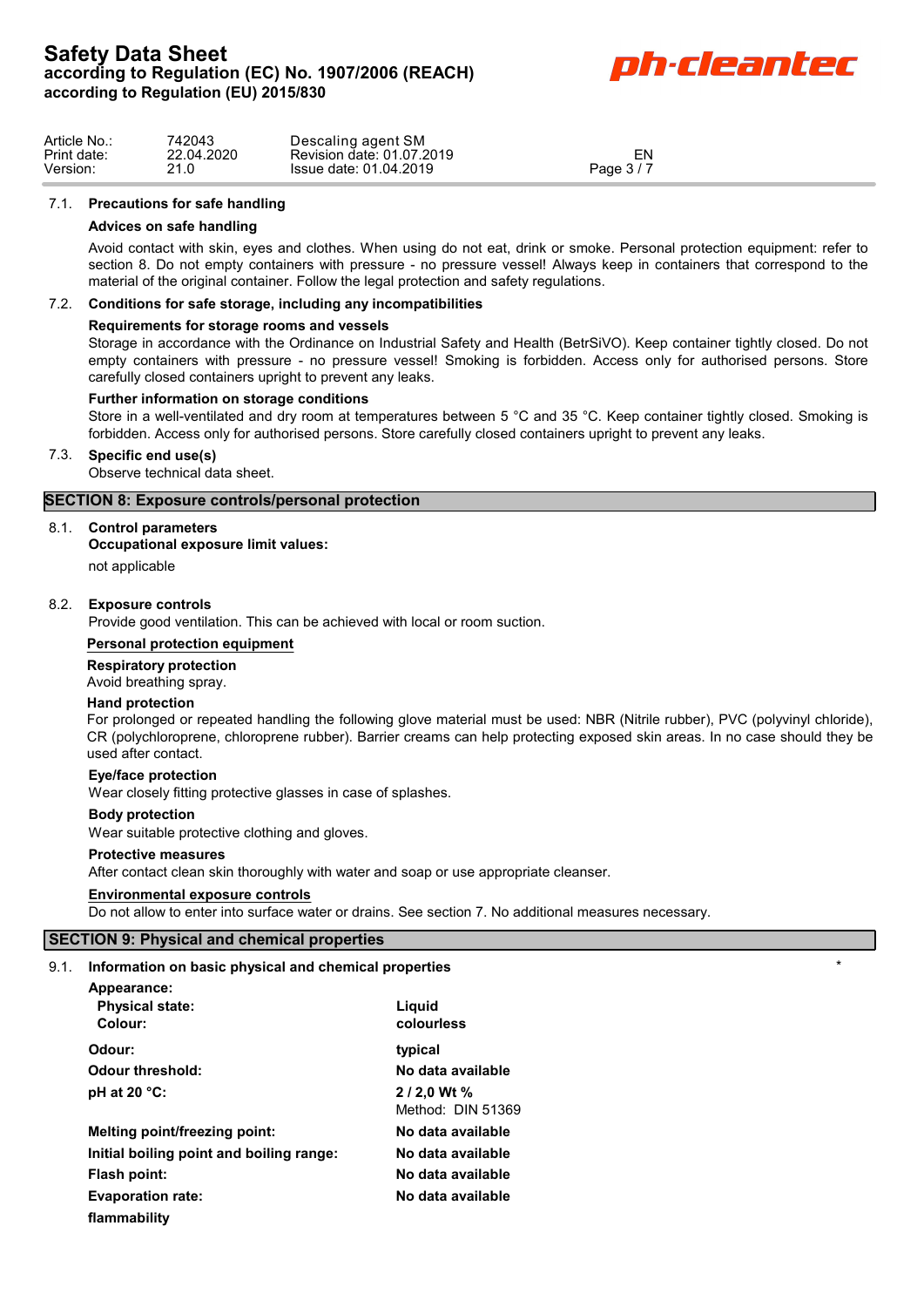

| Article No.:<br>Print date:<br>Version: | 742043<br>22.04.2020<br>21.0                                                                             | Descaling agent SM<br>Revision date: 01.07.2019<br>Issue date: 01.04.2019 |                                        | EN<br>Page 4 / 7                                                                                                                                                                                                          |  |
|-----------------------------------------|----------------------------------------------------------------------------------------------------------|---------------------------------------------------------------------------|----------------------------------------|---------------------------------------------------------------------------------------------------------------------------------------------------------------------------------------------------------------------------|--|
|                                         | Burning time (s):                                                                                        |                                                                           | No data available                      |                                                                                                                                                                                                                           |  |
|                                         | Upper/lower flammability or explosive limits:<br>Lower explosion limit:<br><b>Upper explosion limit:</b> |                                                                           | No data available<br>No data available |                                                                                                                                                                                                                           |  |
|                                         | Vapour pressure at 20 °C:                                                                                |                                                                           | No data available                      |                                                                                                                                                                                                                           |  |
|                                         | Vapour density:                                                                                          |                                                                           | No data available                      |                                                                                                                                                                                                                           |  |
|                                         | <b>Relative density:</b><br>Density at 20 °C:                                                            |                                                                           | 1,256 $g/cm^{3}$<br>Method: DIN 51757  |                                                                                                                                                                                                                           |  |
|                                         | Solubility(ies):<br>Water solubility (g/L) at 20 °C:                                                     |                                                                           | miscible                               |                                                                                                                                                                                                                           |  |
|                                         | Partition coefficient: n-octanol/water:                                                                  |                                                                           | not determined                         |                                                                                                                                                                                                                           |  |
|                                         | Auto-ignition temperature:                                                                               |                                                                           | No data available                      |                                                                                                                                                                                                                           |  |
|                                         | <b>Decomposition temperature:</b>                                                                        |                                                                           | No data available                      |                                                                                                                                                                                                                           |  |
|                                         | Viscosity at 20 °C:                                                                                      |                                                                           | 11                                     |                                                                                                                                                                                                                           |  |
|                                         |                                                                                                          |                                                                           | Method: mm <sup>2</sup> /s DIN 51562/1 |                                                                                                                                                                                                                           |  |
|                                         | <b>Explosive properties:</b>                                                                             |                                                                           | No data available                      |                                                                                                                                                                                                                           |  |
|                                         | <b>Oxidising properties:</b>                                                                             |                                                                           | No data available                      |                                                                                                                                                                                                                           |  |
|                                         | 9.2. Other information                                                                                   |                                                                           |                                        |                                                                                                                                                                                                                           |  |
|                                         | <b>Pourpoint:</b><br><=                                                                                  |                                                                           | $-27 °C$                               |                                                                                                                                                                                                                           |  |
|                                         | <b>SECTION 10: Stability and reactivity</b>                                                              |                                                                           |                                        |                                                                                                                                                                                                                           |  |
|                                         | 10.1. Reactivity<br>No information available.                                                            |                                                                           |                                        |                                                                                                                                                                                                                           |  |
|                                         | 10.2. Chemical stability<br>section 7.                                                                   |                                                                           |                                        | Stable when applying the recommended regulations for storage and handling. Further information on correct storage: refer to                                                                                               |  |
|                                         | 10.3. Possibility of hazardous reactions                                                                 |                                                                           |                                        | Keep away from strong acids, strong bases and strong oxidizing agents to avoid exothermic reactions.                                                                                                                      |  |
|                                         | 10.4. Conditions to avoid                                                                                |                                                                           |                                        | Stable when applying the recommended regulations for storage and handling. Further information on correct storage: refer to<br>section 7. Hazardous decomposition byproducts may form with exposure to high temperatures. |  |
|                                         | 10.5. Incompatible materials<br>not applicable                                                           |                                                                           |                                        |                                                                                                                                                                                                                           |  |
|                                         | 10.6. Hazardous decomposition products<br>smoke, nitrogen oxides.                                        |                                                                           |                                        | Hazardous decomposition byproducts may form with exposure to high temperatures, e.g.: carbon dioxide, carbon monoxide,                                                                                                    |  |
|                                         | <b>SECTION 11: Toxicological information</b>                                                             |                                                                           |                                        |                                                                                                                                                                                                                           |  |
|                                         | Classification according to Regulation (EC) No 1272/2008 [CLP]                                           |                                                                           |                                        |                                                                                                                                                                                                                           |  |
|                                         | 11.1. Information on toxicological effects                                                               |                                                                           |                                        |                                                                                                                                                                                                                           |  |
|                                         | <b>Acute toxicity</b>                                                                                    |                                                                           |                                        |                                                                                                                                                                                                                           |  |
|                                         | Based on available data, the classification criteria are not met.                                        |                                                                           |                                        |                                                                                                                                                                                                                           |  |
|                                         | Skin corrosion/irritation; Serious eye damage/eye irritation                                             |                                                                           |                                        |                                                                                                                                                                                                                           |  |
|                                         | Causes serious eye irritation.                                                                           |                                                                           |                                        |                                                                                                                                                                                                                           |  |
|                                         | Respiratory or skin sensitisation<br>Based on available data, the classification criteria are not met.   |                                                                           |                                        |                                                                                                                                                                                                                           |  |
|                                         | CMR effects (carcinogenicity, mutagenicity and toxicity for reproduction)                                |                                                                           |                                        |                                                                                                                                                                                                                           |  |
|                                         | Based on available data, the classification criteria are not met.                                        |                                                                           |                                        |                                                                                                                                                                                                                           |  |
|                                         | STOT-single exposure; STOT-repeated exposure                                                             |                                                                           |                                        |                                                                                                                                                                                                                           |  |
|                                         | Based on available data, the classification criteria are not met.                                        |                                                                           |                                        |                                                                                                                                                                                                                           |  |
|                                         | <b>Aspiration hazard</b>                                                                                 |                                                                           |                                        |                                                                                                                                                                                                                           |  |
|                                         |                                                                                                          |                                                                           |                                        |                                                                                                                                                                                                                           |  |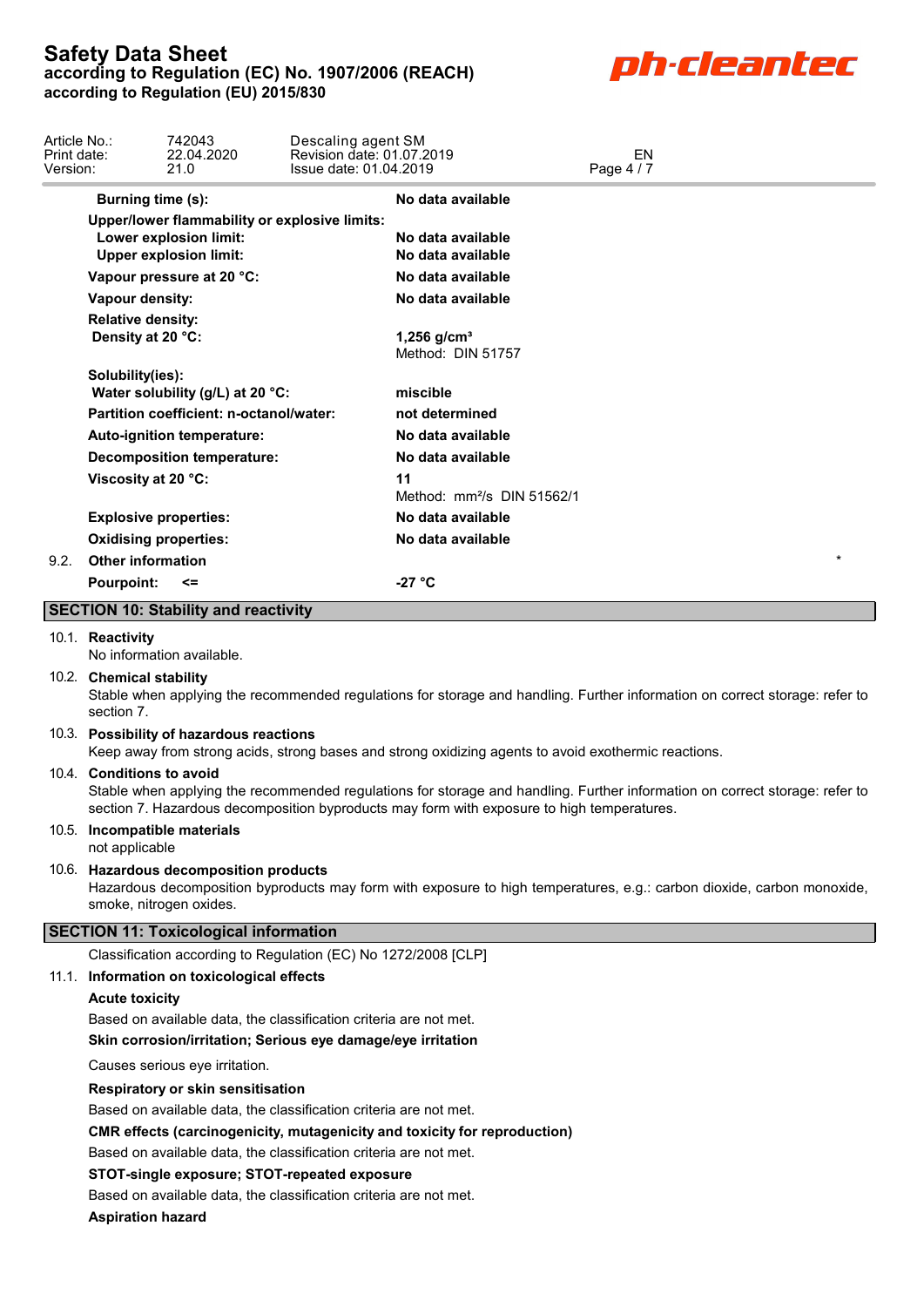# **Safety Data Sheet** Safety Data Sheet<br>according to Regulation (EC) No. 1907/2006 (REACH)<br>**Dh-Cleante Dh-Cleante according to Regulation (EU) 2015/830**



| Article No.: | 742043     | Descaling agent SM        |                                  |  |
|--------------|------------|---------------------------|----------------------------------|--|
| Print date:  | 22.04.2020 | Revision date: 01.07.2019 | EN                               |  |
| Version:     | 210        | Issue date: 01.04.2019    | $\cdots$ $\cdots$<br>Page $5/$ . |  |
|              |            |                           |                                  |  |

Based on available data, the classification criteria are not met.

# **Practical experience/human evidence**

# **Overall Assessment on CMR properties**

The ingredients in this mixture do not meet the criteria for classification as CMR category 1A or 1B according to CLP.

## **SECTION 12: Ecological information**

Classification according to Regulation (EC) No 1272/2008 [CLP] Do not allow to enter into surface water or drains.

### 12.1. **Toxicity**

Based on available data, the classification criteria are not met.

## **Long-term Ecotoxicity**

Toxicological data are not available.

- 12.2. **Persistence and degradability** Toxicological data are not available.
- 12.3. **Bioaccumulative potential**

Toxicological data are not available.

# **Bioconcentration factor (BCF)**

Toxicological data are not available.

# 12.4. **Mobility in soil**

Toxicological data are not available.

# 12.5. **Results of PBT and vPvB assessment**

The substances in the mixture do not meet the PBT/vPvB criteria according to REACH, annex XIII.

## 12.6. **Other adverse effects**

No information available.

# **SECTION 13: Disposal considerations**

## 13.1. **Waste treatment methods**

## **Appropriate disposal / Product**

# **Recommendation**

Do not allow to enter into surface water or drains. This material and its container must be disposed of in a safe way. Waste disposal according to directive 2008/98/EC, covering waste and dangerous waste.

## **List of proposed waste codes/waste designations in accordance with EWC**

110113\* degreasing wastes containing hazardous substances

\*Hazardous waste according to Directive 2008/98/EC (waste framework directive).

## **Appropriate disposal / Package**

## **Recommendation**

Non-contaminated packages may be recycled. Vessels not properly emptied are special waste.

# **SECTION 14: Transport information**

**This mixture is not classified as dangerous according to international transport regulations (ADR/RID, IMDG, ICAO/IATA).**

14.1. **UN number**

not applicable

not applicable

- 14.2. **UN proper shipping name**
- 14.3. **Transport hazard class(es)**
- 14.4. **Packing group**
- not applicable 14.5. **Environmental hazards**
	- Land transport (ADR/RID) not applicable Marine pollutant not applicable
- 14.6. **Special precautions for user**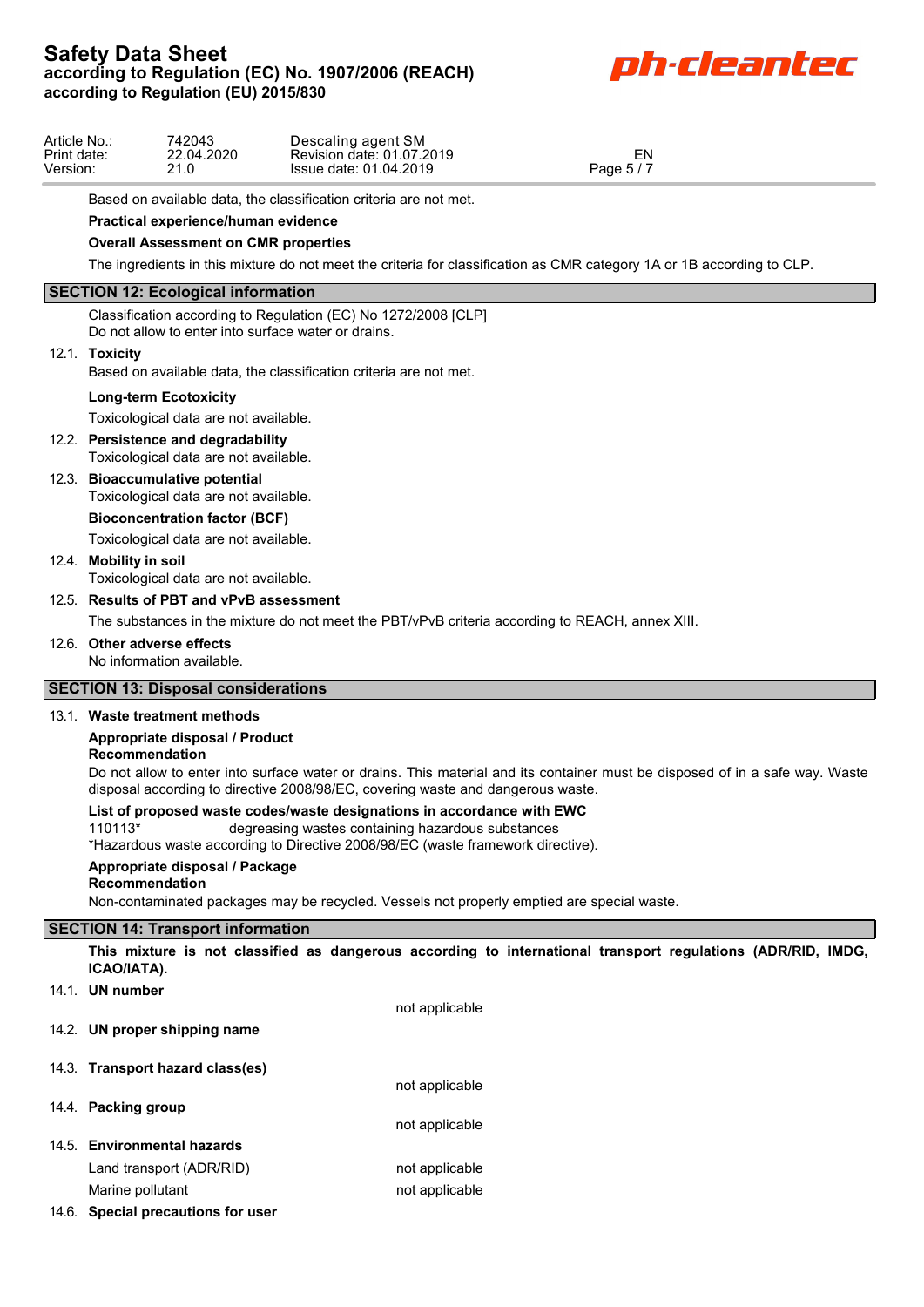# **Safety Data Sheet** Safety Data Sheet<br>according to Regulation (EC) No. 1907/2006 (REACH)<br>**Dh-Cleante Dh-Cleant Control according to Regulation (EU) 2015/830**



| Article No.: | 742043     | Descaling agent SM        |            |  |
|--------------|------------|---------------------------|------------|--|
| Print date.  | 22.04.2020 | Revision date: 01.07.2019 | EN         |  |
| Version:     | ິ້         | Issue date: 01.04.2019    | Page 6 / 7 |  |

Transport always in closed, upright and safe containers. Make sure that persons transporting the product know what to do in case of an accident or leakage.

Advices on safe handling: see parts 6 - 8

# **Further information**

**Land transport (ADR/RID)**

tunnel restriction code

# **Sea transport (IMDG)**

EmS-No. **not** applicable

14.7. **Transport in bulk according to Annex II of MARPOL 73/78 and the IBC Code** not applicable

# **SECTION 15: Regulatory information**

15.1. **Safety, health and environmental regulations/legislation specific for the substance or mixture**

# **EU legislation**

# **National regulations**

# **Restrictions of occupation**

Observe employment restrictions under the Maternity Protection Directive (92/85/EEC) for expectant or nursing mothers. Observe restrictions to employment for juvenils according to the 'juvenile work protection guideline' (94/33/EC).

# **Substance/product listed in the following inventories:**

Not all ingredients are proved or listed in the US-TSCA.

# 15.2. **Chemical Safety Assessment**

Chemical safety assessments for substances in this mixture were not carried out.

# **SECTION 16: Other information**

| Full text of classification in section 3 |                                   |                                                                                                        |                                                                                                      |  |  |  |
|------------------------------------------|-----------------------------------|--------------------------------------------------------------------------------------------------------|------------------------------------------------------------------------------------------------------|--|--|--|
| Eye Irrit. 2 / H319                      |                                   | Serious eye damage/eye irritation                                                                      | Causes serious eye irritation.                                                                       |  |  |  |
| Acute Tox. 4 / H302                      |                                   | Acute toxicity (oral)                                                                                  | Harmful if swallowed.                                                                                |  |  |  |
| Eye Dam. 1 / H318                        |                                   | Serious eye damage/eye irritation                                                                      | Causes serious eye damage.                                                                           |  |  |  |
| Aquatic Acute 1 / H400                   |                                   | Hazardous to the aquatic environment                                                                   | Very toxic to aquatic organisms.                                                                     |  |  |  |
| Aquatic Chronic 3 / H412                 |                                   | Hazardous to the aquatic environment                                                                   | Harmful to aquatic life with long lasting effects.                                                   |  |  |  |
| <b>Classification procedure</b>          |                                   |                                                                                                        |                                                                                                      |  |  |  |
|                                          |                                   | Classification for mixtures and used evaluation method according to regulation (EC) No 1272/2008 [CLP] |                                                                                                      |  |  |  |
| Eye Irrit. 2                             |                                   | Serious eye damage/eye irritation                                                                      | Calculation method.                                                                                  |  |  |  |
| Abbreviations and acronyms               |                                   |                                                                                                        |                                                                                                      |  |  |  |
| <b>ADR</b>                               |                                   | European Agreement concerning the International Carriage of Dangerous Goods by Road                    |                                                                                                      |  |  |  |
| <b>OEL</b>                               |                                   | Occupational Exposure Limit Value                                                                      |                                                                                                      |  |  |  |
| <b>BLV</b>                               |                                   | <b>Biological Limit Value</b>                                                                          |                                                                                                      |  |  |  |
| CAS                                      | <b>Chemical Abstracts Service</b> |                                                                                                        |                                                                                                      |  |  |  |
| <b>CLP</b>                               |                                   | Classification, Labelling and Packaging                                                                |                                                                                                      |  |  |  |
| <b>CMR</b>                               |                                   | Carcinogenic, Mutagenic and Reprotoxic                                                                 |                                                                                                      |  |  |  |
| <b>DIN</b>                               |                                   | German Institute for Standardization / German industrial standard                                      |                                                                                                      |  |  |  |
| <b>DNEL</b>                              |                                   | Derived No-Effect Level                                                                                |                                                                                                      |  |  |  |
| <b>EAKV</b>                              |                                   | European Waste Catalogue Directive                                                                     |                                                                                                      |  |  |  |
| EC                                       |                                   | <b>Effective Concentration</b>                                                                         |                                                                                                      |  |  |  |
| EC                                       |                                   | <b>European Community</b>                                                                              |                                                                                                      |  |  |  |
| EN                                       |                                   | European Standard                                                                                      |                                                                                                      |  |  |  |
| <b>IATA-DGR</b>                          |                                   | International Air Transport Association - Dangerous Goods Regulations                                  |                                                                                                      |  |  |  |
| <b>IBC Code</b>                          |                                   |                                                                                                        | International Code for the Construction and Equipment of Ships carrying Dangerous Chemicals in Bulk  |  |  |  |
| <b>ICAO-TI</b>                           |                                   |                                                                                                        | International Civil Aviation Organization Technical Instructions for the Safe Transport of Dangerous |  |  |  |
|                                          | Goods by Air                      |                                                                                                        |                                                                                                      |  |  |  |
| <b>IMDG Code</b>                         |                                   | International Maritime Code for Dangerous Goods                                                        |                                                                                                      |  |  |  |
| <b>ISO</b>                               |                                   | International Organization for Standardization                                                         |                                                                                                      |  |  |  |
| LC.                                      |                                   | Lethal Concentration                                                                                   |                                                                                                      |  |  |  |
| LD                                       | Lethal Dose                       |                                                                                                        |                                                                                                      |  |  |  |
| <b>MARPOL</b>                            |                                   | Maritime Pollution: The International Convention for the Prevention of Pollution from Ships            |                                                                                                      |  |  |  |